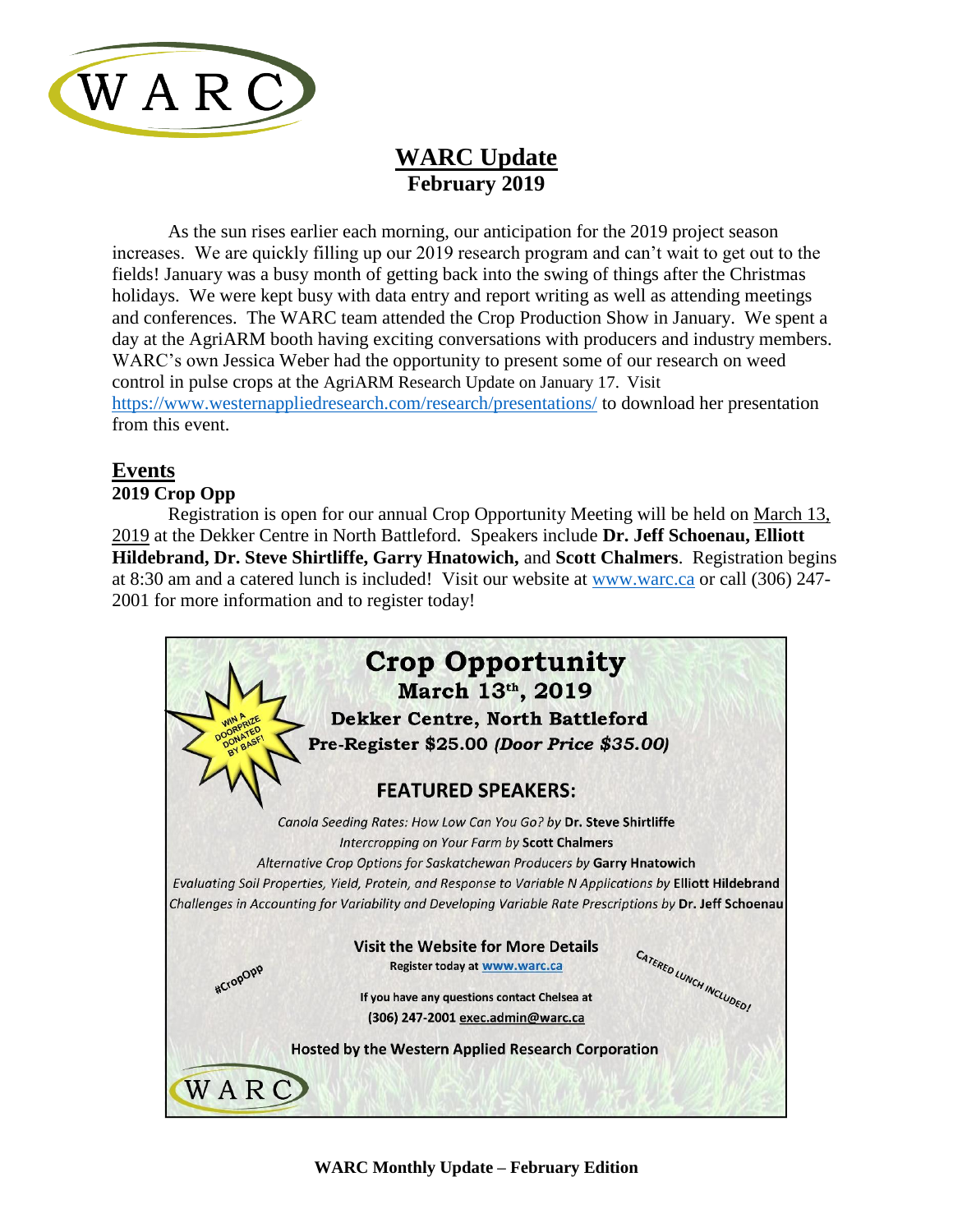

## **Research Update – 2018 Project Spotlight**

**Title:** Production Management Strategies to Improve Field Pea Root Health

**Objective:** To demonstrate an effective management strategy to improve field pea root health in aphanomyces affected soils.

#### **Locations:** Scott, SK and Melfort, SK

**Funding:** The project was supported by the Agricultural Demonstration of Practices and Technologies (ADOPT) initiative under the Canada‐Saskatchewan Growing Forward 2 bi‐lateral agreement.

#### **Treatments:**

- 1) Conventional Management Strategy:
	- a. Pre-seed glyphosate; starter fertilizer (N,P,K); liquid inoculant; no seed treatment; no fungicide application of phosphite salts
- 2) Enhanced Management Strategy:
	- a. PRE-seed glyphosate/trifluralin; starter fertilizer (N,P,K); granular inoculant; seed treatment; fungicide of phosphite salts
- 3) Intensive Management Strategy:
	- a. PRE-seed glyphosate/trifluralin; starter fertilizer (N,P,K); granular inoculant; seed treatment; fungicide of phosphite salts; foliar nutrient application

#### **Results:**

#### 2018 Yield (Scott Location):

Although there were yield differences up to 9 bu  $ac^{-1}$  between the three management strategies at Scott, a significant difference was not detected. This is likely attributed the variation that occurred within the plots. With a seeding rate of 80 seeds  $m<sup>-2</sup>$  average yields at Scott were 32.7 bu  $ac^{-1}$  for the conventional management strategy, 36.9 bu  $ac^{-1}$  the enhanced management strategy and 41 bu  $ac^{-1}$  for the intensive management strategy. Therefore, a yield difference of 9 bu ac<sup>-1</sup> was seen between the conventional and intensive strategies. This increase in yield could be accredited to the additional phosphite salt fungicide and nutrient applications as a decrease in disease was seen throughout the treatments in the plant foliage and roots. Overall, the average yield between the three management strategies was  $36.8$  bu ac<sup>-1</sup>.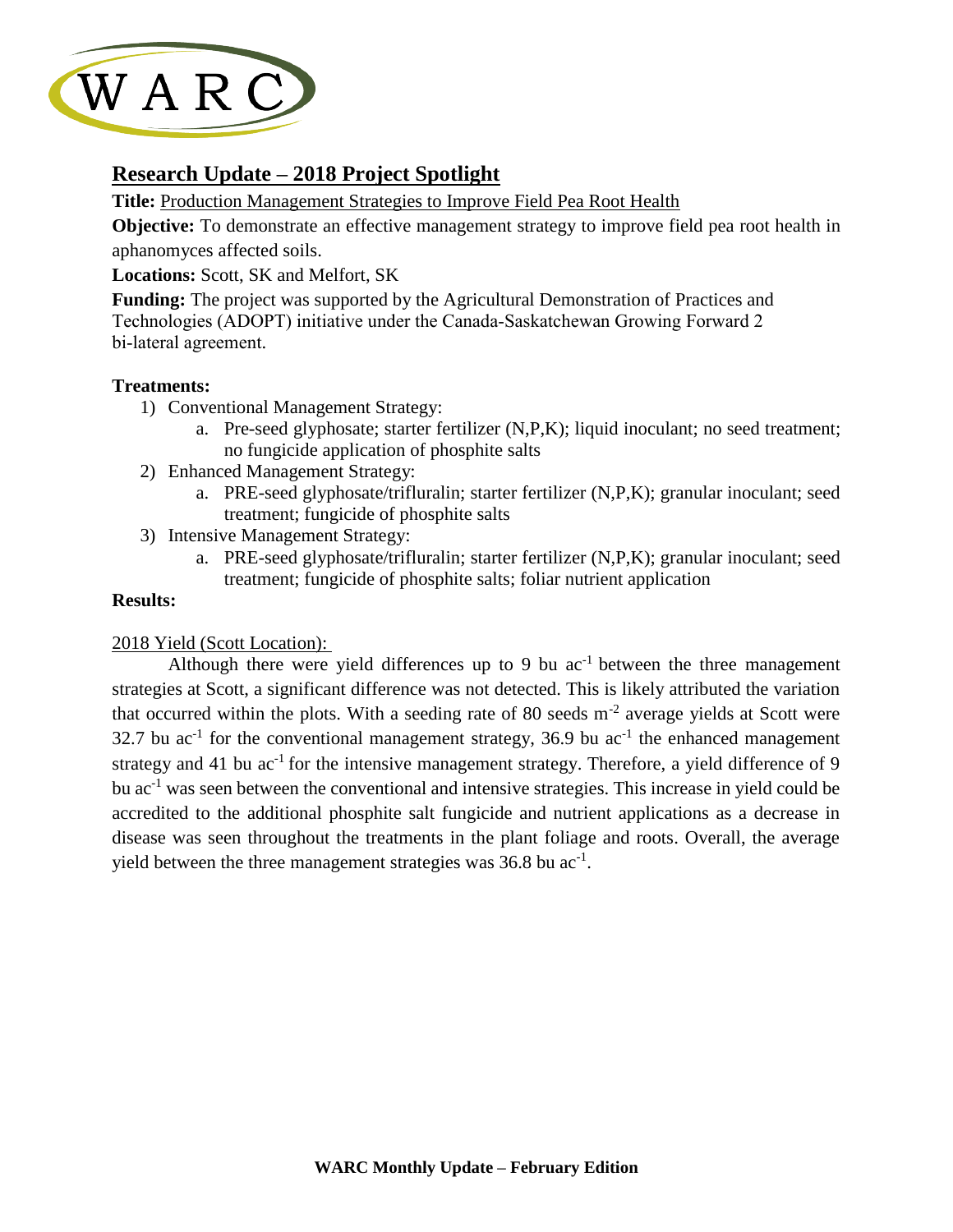

**Figure 1**: Average yield response to three different management strategies at Scott, SK in 2018

At the Melfort location, the treatments did not result in any significant yield differences  $(p=0.5597)$  and averaged 5942.4 kg ha<sup>-1</sup> or 88.3 bu ac<sup>-1</sup>. This effect was expected, as there was little disease present and differences in vigor detected.



**Figure 2:** Overview of the three disease ratings from Scott, SK. Disease was rated for total disease of both root and leaf diseases on a  $0 - 100$  scale. Significant treatment effects were seen prior to the first application (p=0.0048) between conventional and intensive management strategies. No treatment effects were seen at 7DAIA (days after initial application) and 14 DAIA (p=0.1151 and p=0.3256, respectively).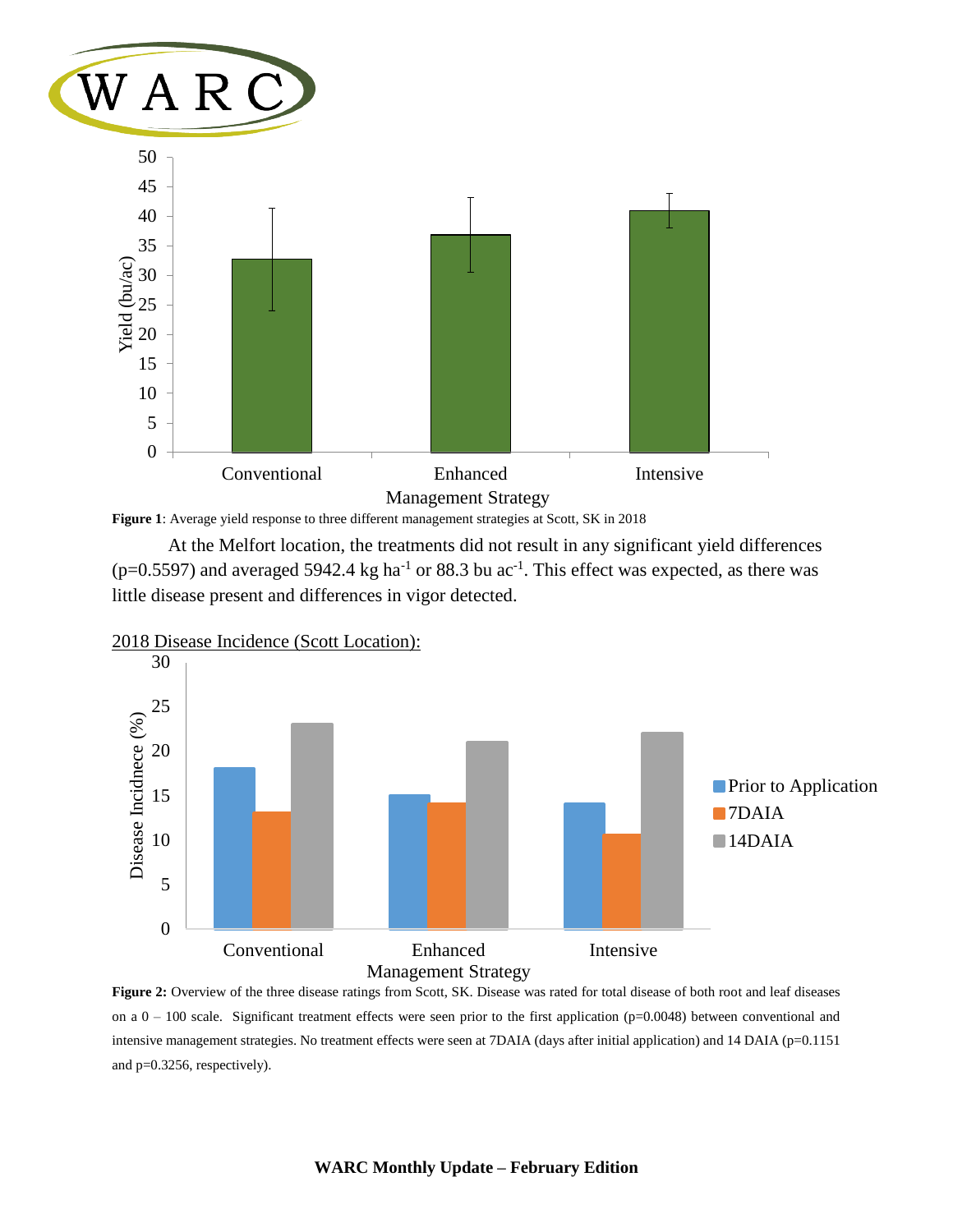

#### Economic Analysis:

For both locations an economic analysis was done. The economic equation took into consideration the yield per treatment and price per bushel to determine gross income minus the total cost [cost of seed, seed treatment, inoculant, fertilizer, herbicide, phosphite salt fungicide, foliar nutrient, and equipment cost] to determine net grain. Equipment costs include the cost of labor, fuel, and all other associated costs.

Within the total cost expenses, the factors that do not differ throughout treatments are seed and fertilizer costs. The main factors within the total cost expenses that did influence net gain were seed treatment, herbicide, inoculant (liquid versus granular), phosphite salt fungicide, foliar nutrients, and equipment costs. Intego solo and Apron Maxx RTA were excluded in the conventional strategy as opposed to the enhanced and intensive management strategies. The addition of the seed treatment increased the enhanced and intensive total costs by \$33.84/ac. Conventional management strategy used liquid inoculant priced at \$3/ac as opposed to \$13/ac of granular inoculant that was used in the enhanced and intensive management strategy. The addition of treflan and phostrol in the enhanced and intensive strategy increased the herbicide cost \$9.07/ac and the fungicide cost \$10.84/ac over the conventional strategy. The foliar nutrient addition of Rogue II increased intensive total costs by \$11.65/ac over the conventional and enhanced. The extra costs associated with the enhanced and intensive treatments exceeded the yield gain, therefore, the net gain (\$/ac) of the enhanced and intensive management strategies compared to the conventional is lower. For the purposes of this analysis, we used grain priced at \$7/bushel.

While there may not be an economical benefit to the enhanced or intensive management strategies, the increase in plant foliage and root health shows that the application of a phosphite salt fungicide and foliar nutrient may have environmental benefits. These benefits could possibly decrease aphanomyces spore levels, creating good soil health for future years. Therefore, there may be non-grossing benefits such as reduced spore load, resulting in a less severe infestation in future years and overall good soil health.